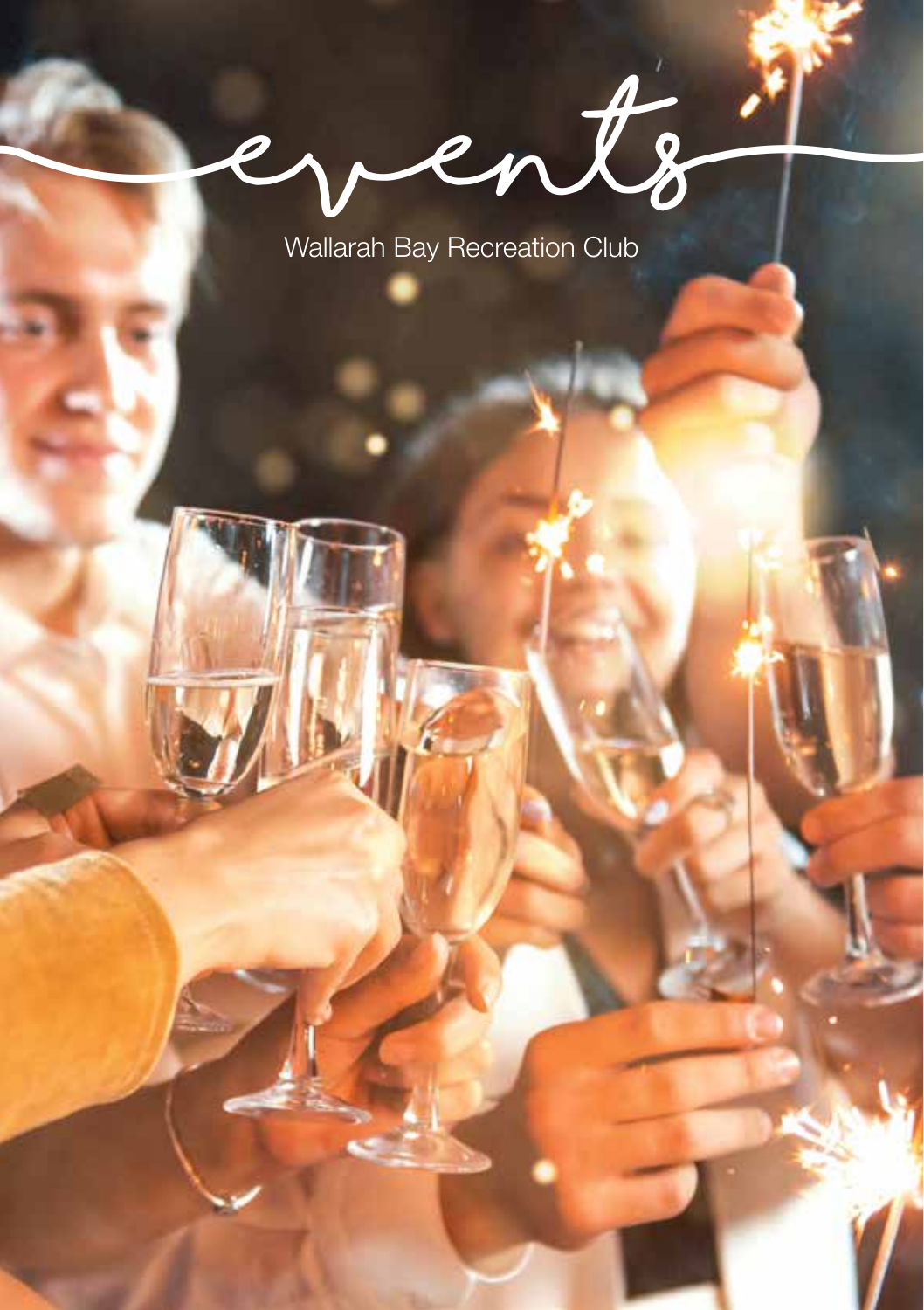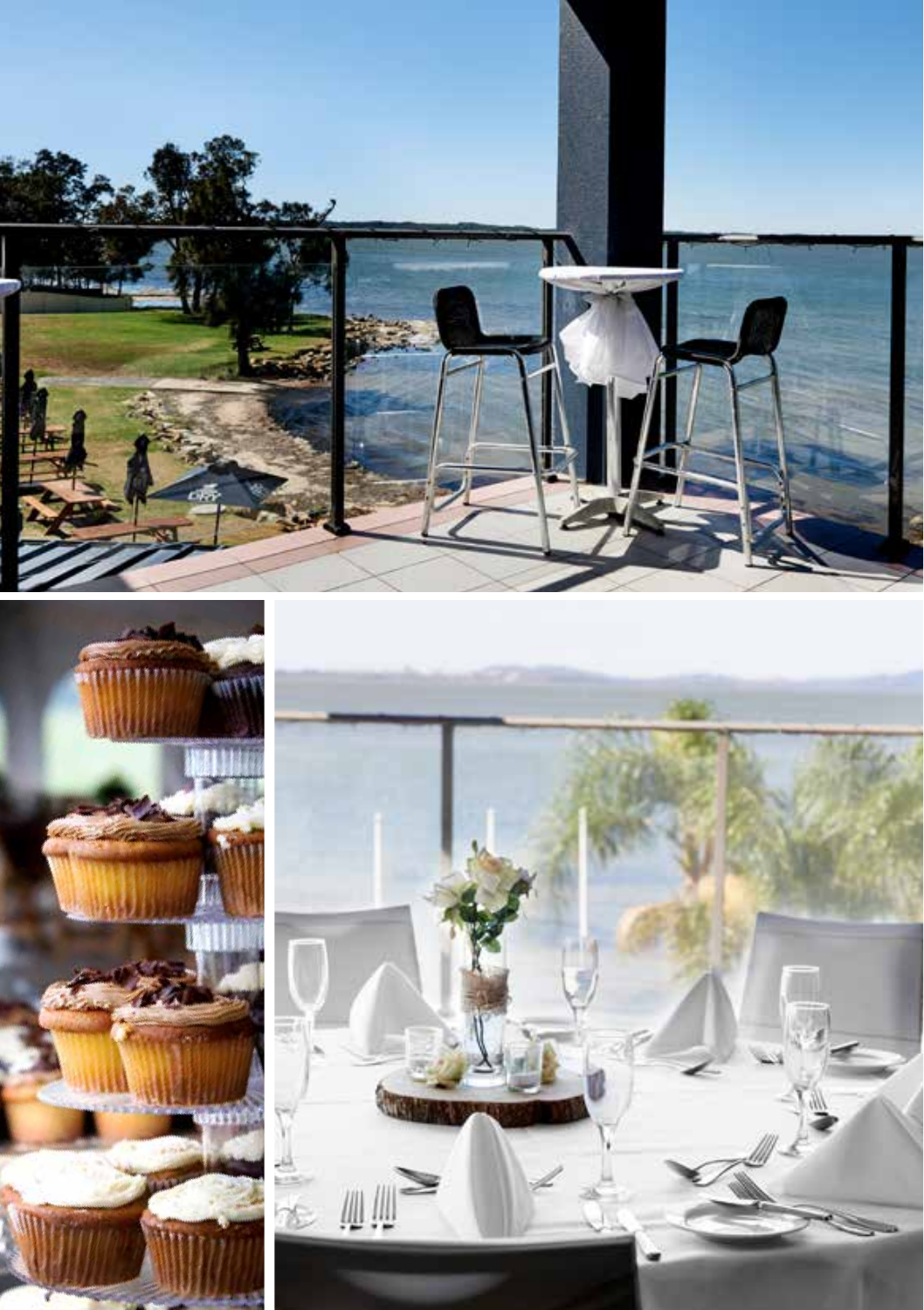

Thank you for your interest in Wallarah Bay Recreation Club as your premier function venue.

Located conveniently on the Central Coast just off the F3, our venue boasts absolute water frontage with a 180° view of the beautiful Tuggerah Lakes. Our Wallarah function room is the perfect venue for any occasion, with a large private balcony to share with friends and family, bar, dancefloor, and all necessary amenities.

Our highly experienced Head Chef and friendly events team are at your service to exceed all expectations and accommodate any requirements you may have leading up to and during your event.

If you would like to come see our beautiful venue or have any queries at all, please do not hesitate to contact myself via the details below. Thank you again, and we hope to hear from you soon.

Warmest regards,

Kimberley Hempsall Function and Events Coordinator

Phone 02 4356 2222 Email dishevents@wyongleagues.com.au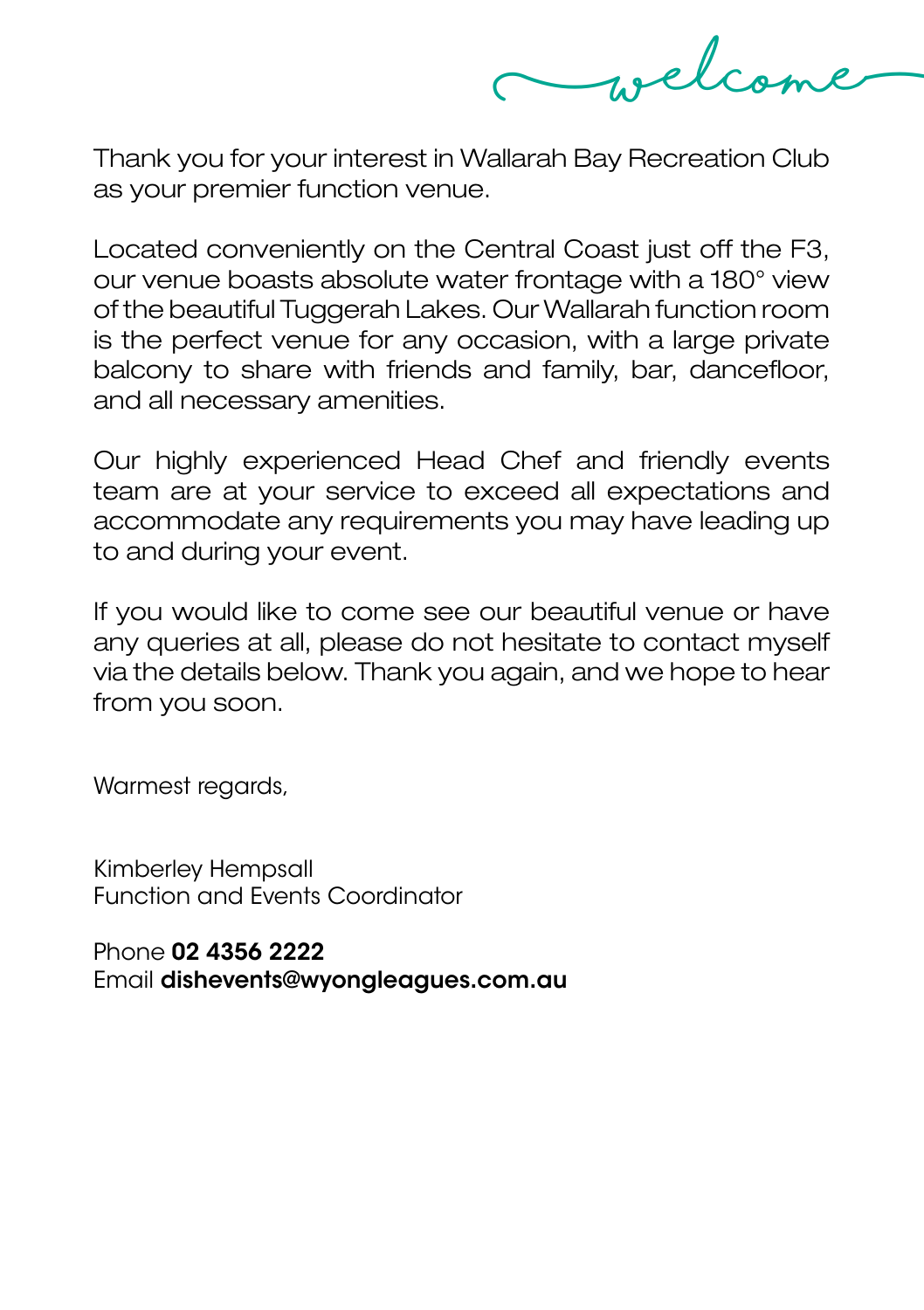**(room hire)**

#### WALLARAH ROOM

| Capacity                              | 100                                                                                                          |
|---------------------------------------|--------------------------------------------------------------------------------------------------------------|
| Access                                | Via stairs only                                                                                              |
| Venue Hire                            | Monday to Thursday \$500<br>Friday \$650<br>Saturday & Sunday \$700<br>Additional room hire - \$200 per hour |
| Inclusions:                           |                                                                                                              |
| 5 Hour room hire                      |                                                                                                              |
|                                       | Use of audio visual equipment facilities                                                                     |
|                                       | Dedicated events coordinator                                                                                 |
| Beverage and wait staff               |                                                                                                              |
|                                       | Tables dressed with white linen and your choice of napkin                                                    |
| Choice of black or white chair covers |                                                                                                              |
|                                       | Choice of black or white table skirting                                                                      |
| Tea and coffee station                |                                                                                                              |
| Data projector                        |                                                                                                              |
| Microphone                            |                                                                                                              |
| Lectern                               |                                                                                                              |
| 50" TV's                              |                                                                                                              |
| Optional Extras                       | Ceiling fairy lights \$100                                                                                   |
|                                       | Balcony fairy lights \$50                                                                                    |
|                                       | Chair sashes \$2 per chair                                                                                   |
|                                       | Fairy light wall curtain \$100                                                                               |
|                                       | Black linen \$6 per cloth                                                                                    |

Minimum Numbers: 50 catered adults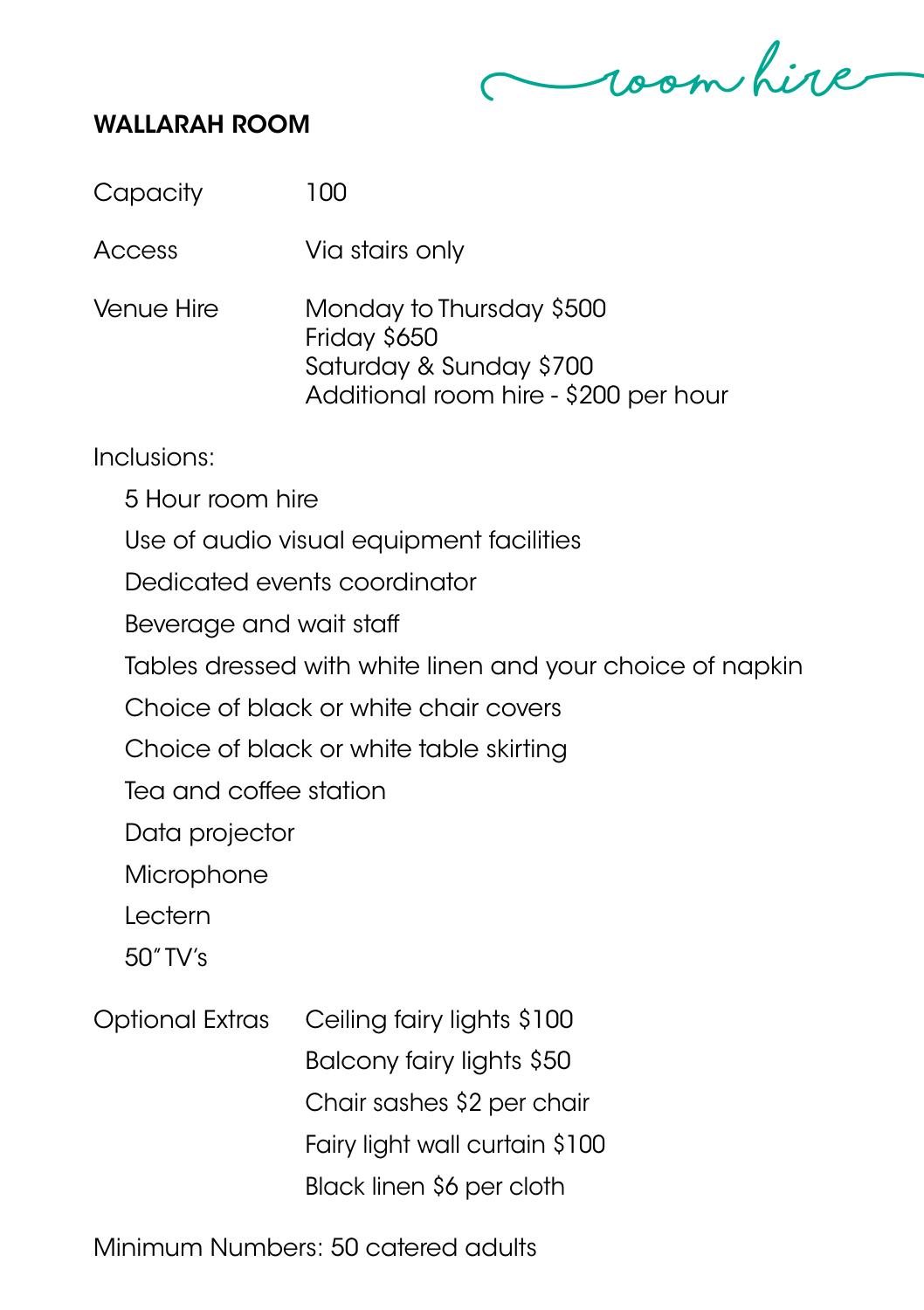**(cocktail menu)**

#### COCKTAIL MENU

Mini Wagyu cheeseburgers Smokey BBQ pork sliders Mini gourmet pies (GF available) *Chicken & mushroom / chicken & leek / butter chicken / Aussie beef / lamb & rosemary* Vietnamese rice paper rolls GF *Prawn / vegetable / duck* Smoked mozzarella croquettes V Arancini *Truffle mushroom / beetroot, goats cheese & chives / pumpkin & ricotta / Bolognese / salmon, wasabi, peas & dill* Gourmet sausage rolls (GF available) *Aussie beef / lamb Harissa / Tuscan chicken / Moroccan veg* Chicken skewers *Chilli soy / garlic honey / satay* Salt & lemon pepper squid Steamed dumplings *Prawn / vegetarian / chicken* Mini quiches *Ham & cheese / spinach & semi-dried tomato / bacon & shallot* Wings GF *Smokey BBQ / smoked chilli* Frittatas GF *Ham & cheese / spinach & semi-dried tomato / bacon & shallot* Prawn Skewers *Honey chilli / soy caramel* Crumbed mushrooms w/ aioli V (vegan option available) Cauliflower beignets w/ aioli V (vegan option available) Mini tomato bruschetta V Pizza made on puff pastry *Ham & pineapple / vegetarian / caramelized onion & chorizo / BBQ chicken & bacon*

\$26.00 per person - please make 4 selections from our menu above \$6.00 per person - per additional selection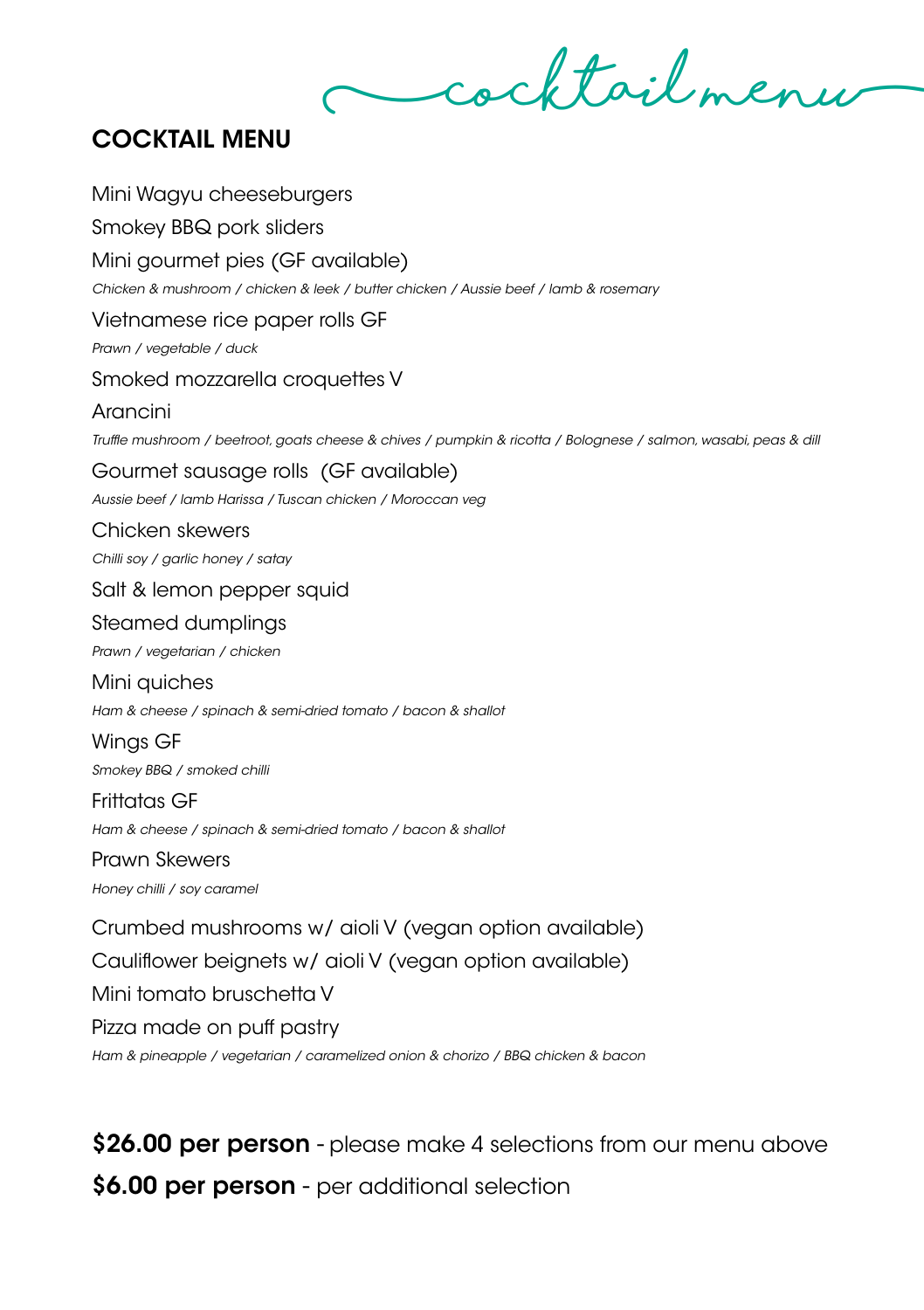**(grazing)**

# GRAZING TABLES

\$1,000 (2 trestle tables) - Inclusions listed below Or half this amount for \$500 (1 trestle table)

1 kg sliced chorizo 1 kg sliced salami 1 kg sliced prosciutto 1kg cabanossi 1kg semi dried tomatoes 1 kg basil pesto 1kg olives 2kg brie 2 kg cheddar 1kg hommus

1kg dried apples 1kg blue cheese 4 boxes of Jatz crackers 4 boxes of water crackers 5kg grapes 5kg watermelon 10 apples 1kg mixed nuts 5 punnets blueberries

Note: Grazing tables are only available as an additional item to the other catering menus

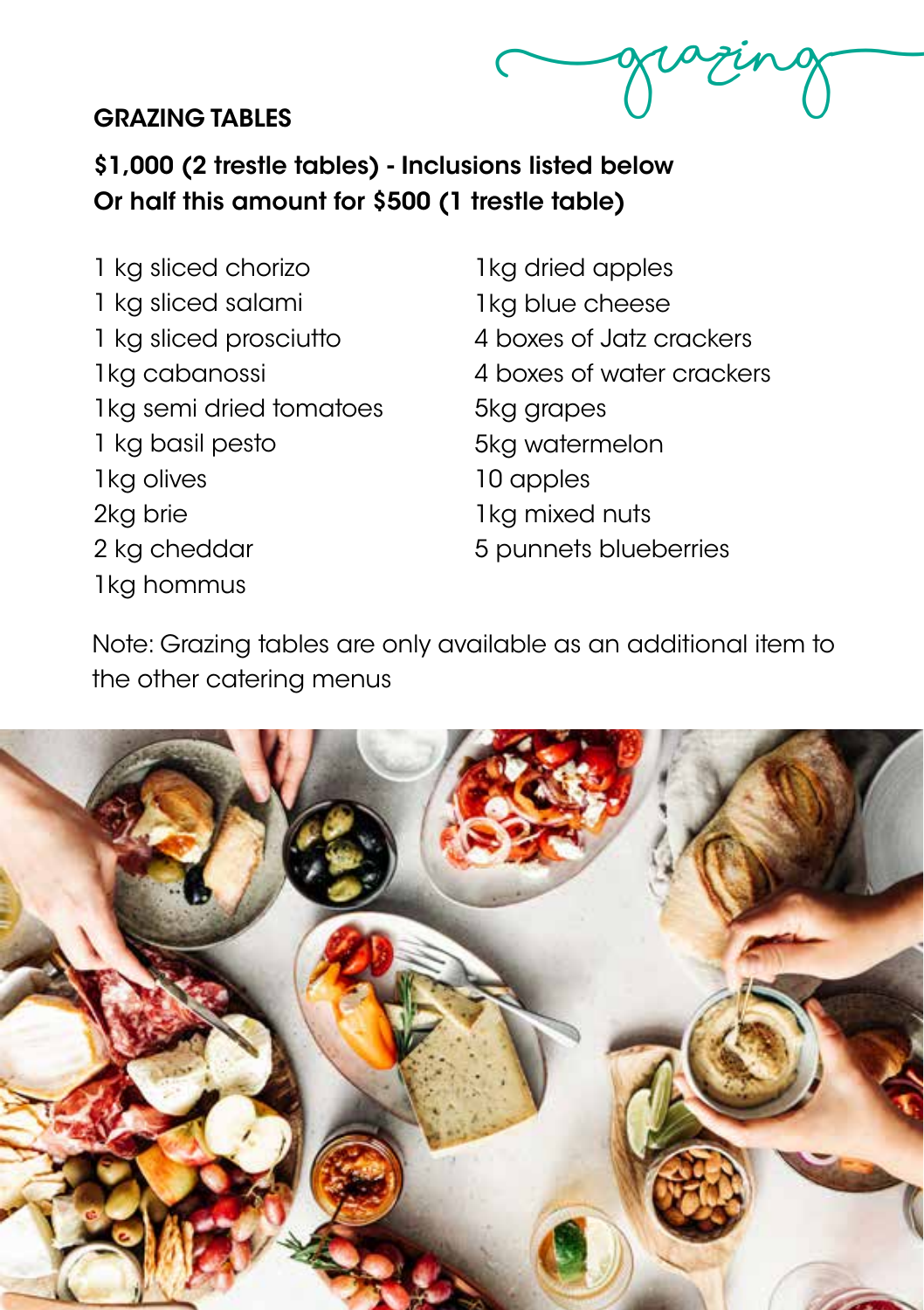

**(additional platter options)**

### ADDITIONAL PLATTER OPTIONS

The Dairy - \$75.00 per platter A selection of local Australian and imported cheeses Fresh grapes & pear, fruit paste, lavosh & crackers

Retro Platter - \$55.00 per platter Cabanossi, cheddar cubes, celery & carrot batons, French onion dip & crackers

From the Pastry Kitchen - \$75.00 per platter Chef's selection of individual gourmet desserts

Anti Pasto Platter - \$65.00 per platter Fine selection of olives, sun dried tomatoes, marinated capsicum, rocket, grilled sourdough & cured meats

Seasonal Fruit Platter - \$50.00 per platter Selection of seasonal fruit

Slab Cake Platter - \$50.00 per platter Chocolate, carrot or banana

Note: These platters are only available as additional options to the other catering menus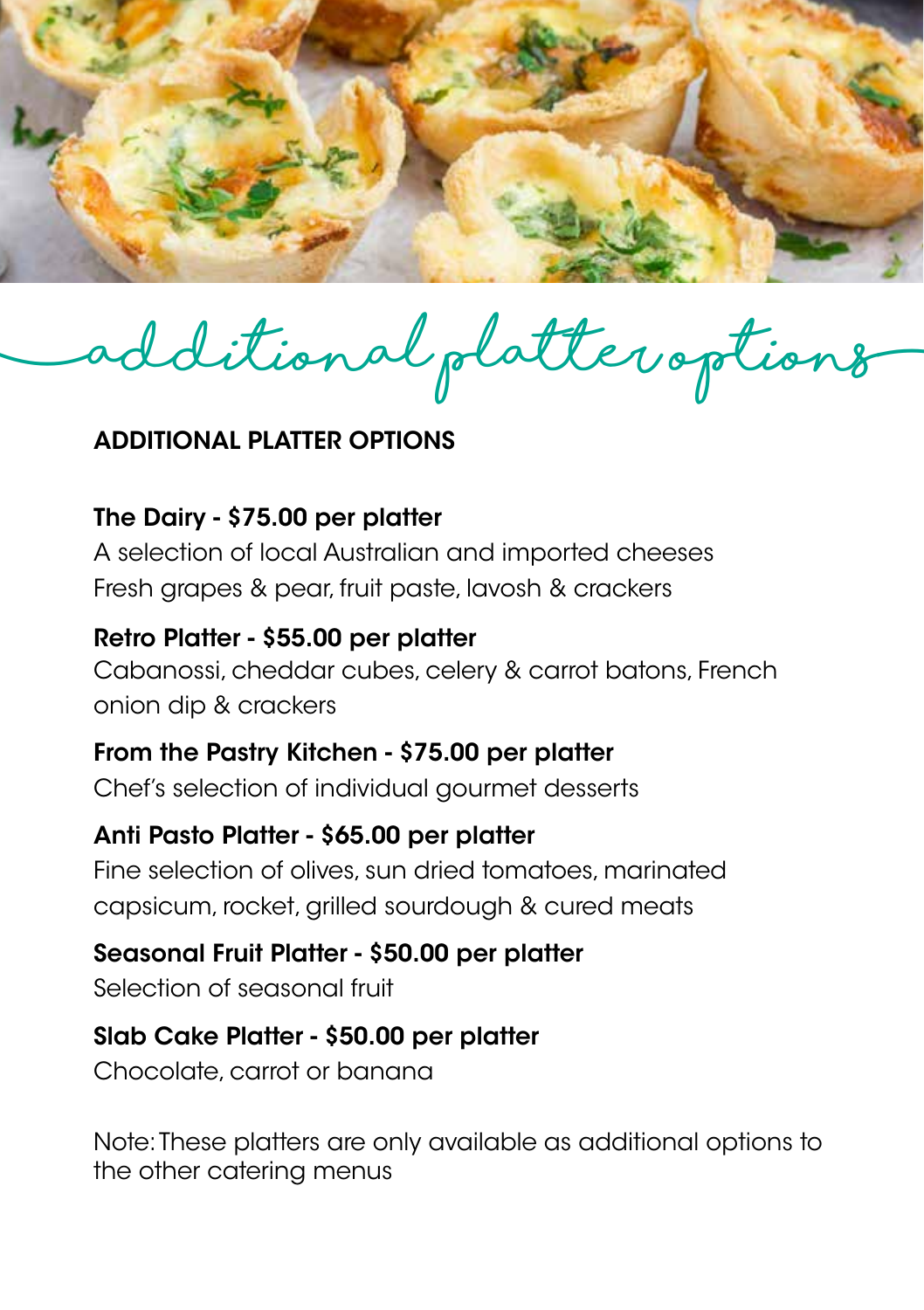**(events package 1)**

# TABLE SERVICE EVENTS PACKAGE

### **Entrees**

Confit duck leg w/ salt baked beetroot, curd & spinach (GF)

King prawns w/ Iceberg lettuce, cherry tomatoes & avocado puree (GF)

Slow cooked pork belly w/ braised cabbage, crispy apple & carrot puree (GF)

Almond crumbed chicken w/ onion, cucumber & rocket salad House cured salmon w/ fennel & radish salad & Crème Fraiche (GF)

Gnocchi w/ roasted pumpkin, peas, & spinach & pumpkin puree (V)

Chicken Caesar salad w/ crispy bacon, soft boiled egg, crouton & parmesan cheese (GF available)

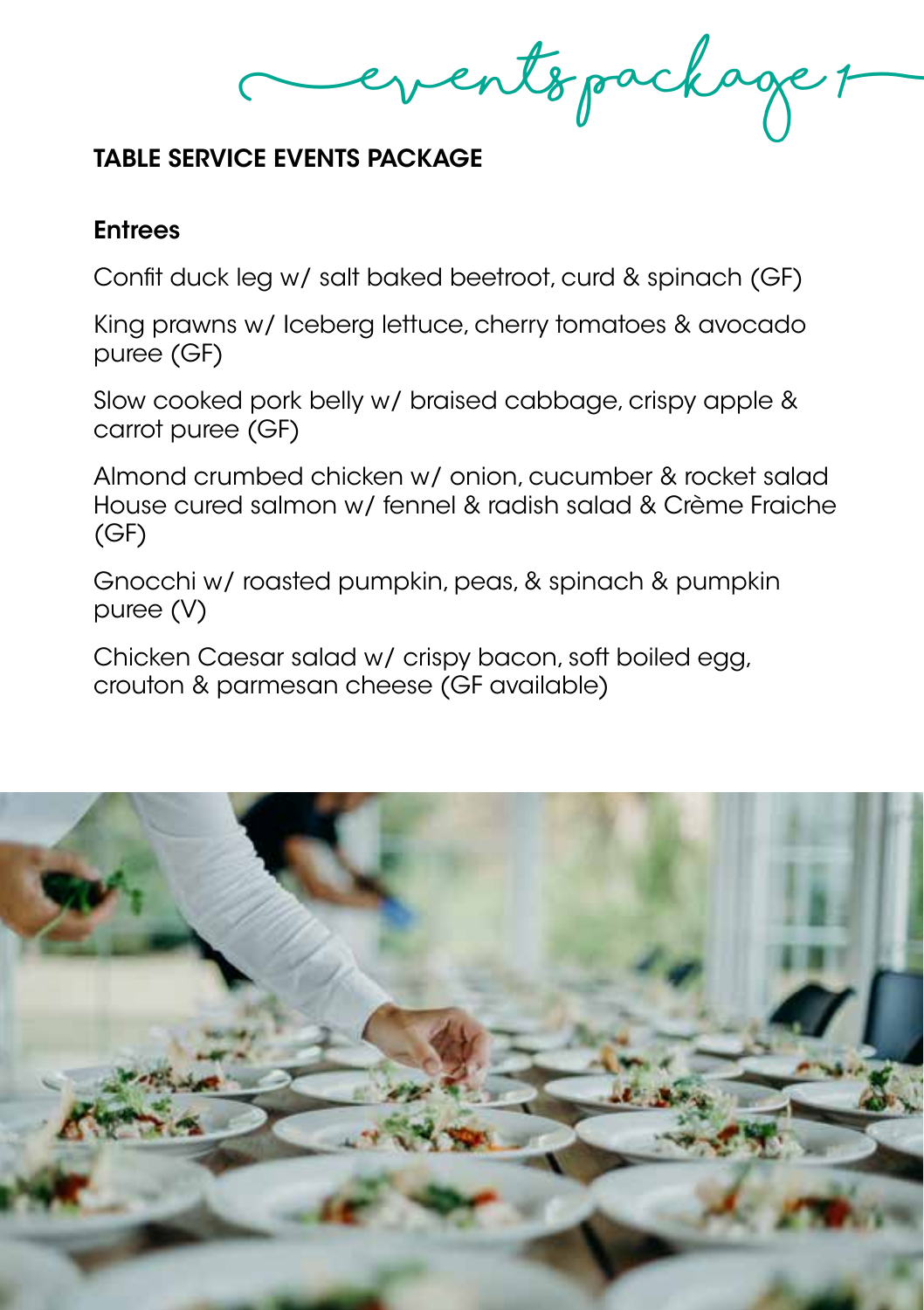

**(events package 1)**

#### **Mains**

Beef Sirloin w/ roasted shallots, smashed chats, honey glazed dutch carrots & red wine jus (GF)

Grilled Barramundi w/ shaved fennel, radish, wilted spinach, tomato & prawn & dill sauce (GF)

Chicken supreme w/ fondant potato, creamed leeks, wild mushrooms & jus (GF)

Wild mushroom risotto w/ English spinach & parmesan (V)(GF)

Roast beef w/ roast potatoes, Yorkshire pudding, roast carrots, green beans & roasting juices (GF available)

Slow roasted lamb rump w/ puy lentils, pumpkin, kale, lamb & mint jus

Seared salmon fillet w/ sticky black bean stir fried vegetables & steamed bok choy (GF)

\* Additional \$3 per person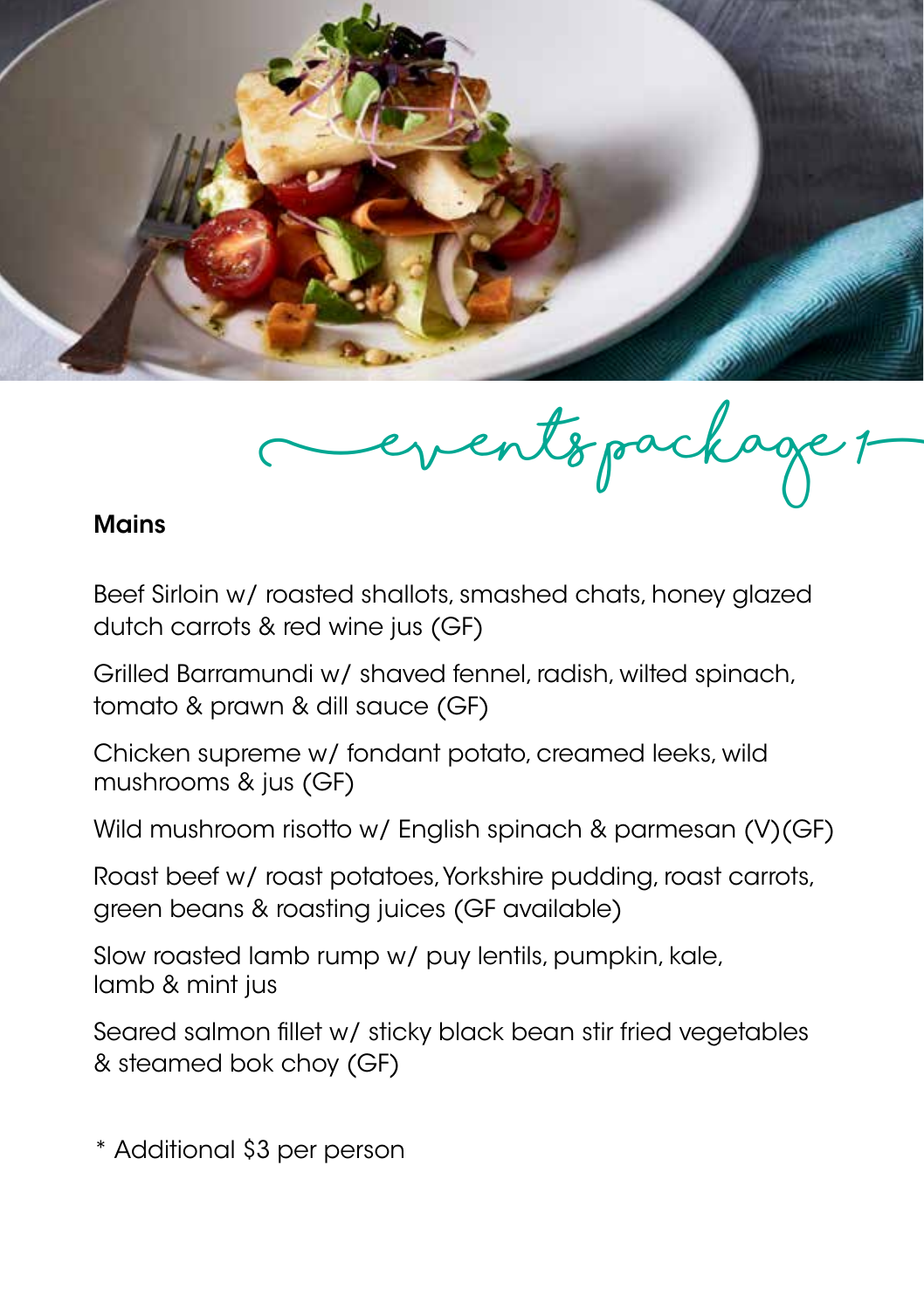**(events package 1)**

#### **Desserts**

Chocolate mousse w/ hazelnut brittle & hazelnut ice-cream (GF)

Sticky toffee pudding w/ butterscotch sauce and rum & raisin ice-cream

Coconut Panna cotta w/ shortbread biscuit, strawberries & strawberry sorbet

Crème brulee w/ meringue & fresh citrus (GF)

Baked cheesecake w/ Chantilly cream & berry compote

## \$30.00 per person - 1 course

\$45.00 per person - 2 course choice of 2 items per course, alternate drop

#### \$55.00 per person - 3 course

choice of 2 items per course, alternate drop

## Add a Chef's selection of canapés

\$7.50 per person for 3 options \$2.00 per extra canapè

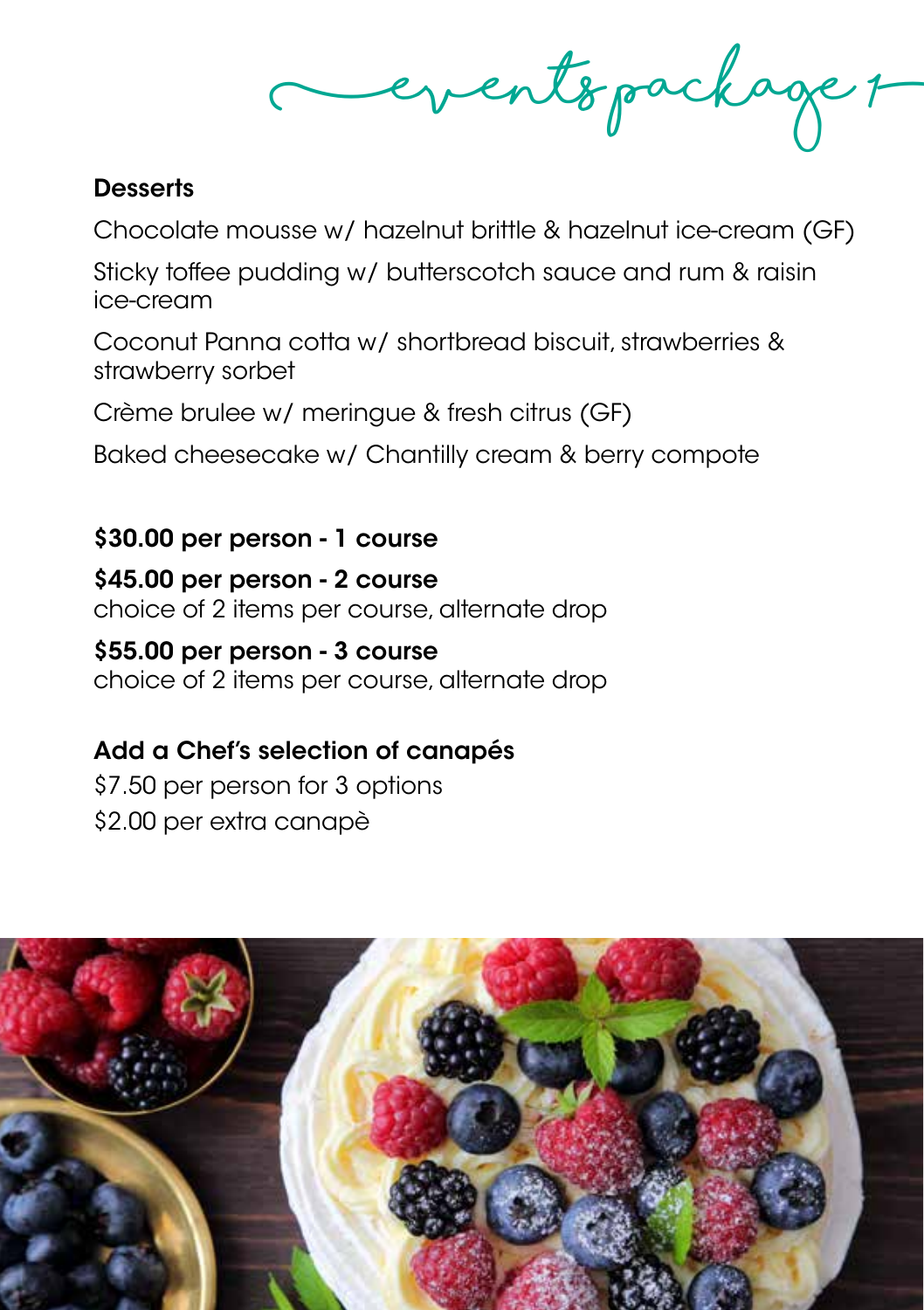

**(events package 1)**

Kid's Menu

### **Mains**

Crumbed fish & chips Macaroni & cheese Mini chicken schnitzel & chips Tempura nuggets & chips

#### **Dessert**

Ice cream with topping - chocolate, strawberry or caramel

\$18.00 per child - 12 years and under

Additional Option - Cake Serving

Option 1: \$0.50 per person

Cut and served on platters

# Option 2: \$3.50 per person

Cut and served as dessert to your guests w/ cream & strawberries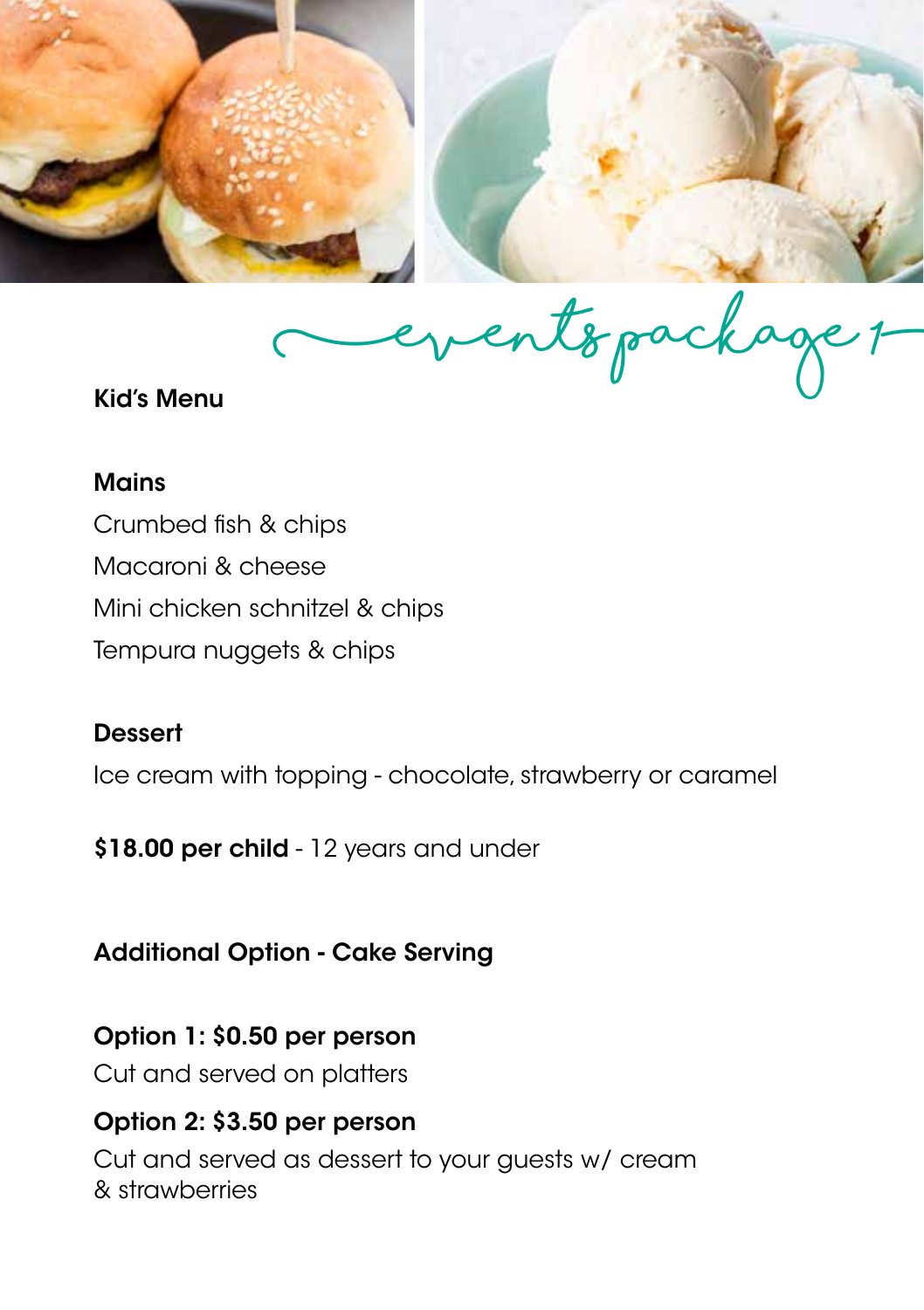**(events package 2)**

EVENTS PACKAGE 2 - Buffet Menu

Hot Dishes - selection of 3 hot dishes below Roast studded leg of lamb w/ rosemary & garlic Half roast chicken w/ lemon & fresh herbs Roast pork loin steak w/ apple sauce Slow cooked beef striploin w/ horseradish & mustard Pan fried market fish w/ lemon & dill butter Roast chicken supreme Vegetarian pasta bake

Salads - selection of 3 salads below

Asian coleslaw w/ carrot, cabbage, shallots & sweet chilli mayo

Greek salad, cherry tomatoes, sliced cucumbers, onion, fetta cheese & olives

Tossed garden salad w/ balsamic dressing

Traditional Caesar salad, cos lettuce, bacon, soft boiled egg, parmesan cheese & croutons

Slaw w/ apple, cabbage, carrot & mayonnaise

**Potato** - selection of 1 potato dish below

Roasted chats w/ garlic & thyme

Creamy mashed potato

Creamy bacon potato bake

Potato salad w/ bacon, egg, sour cream & shallots

Inclusions – seasonal vegetables, condiments & dinner rolls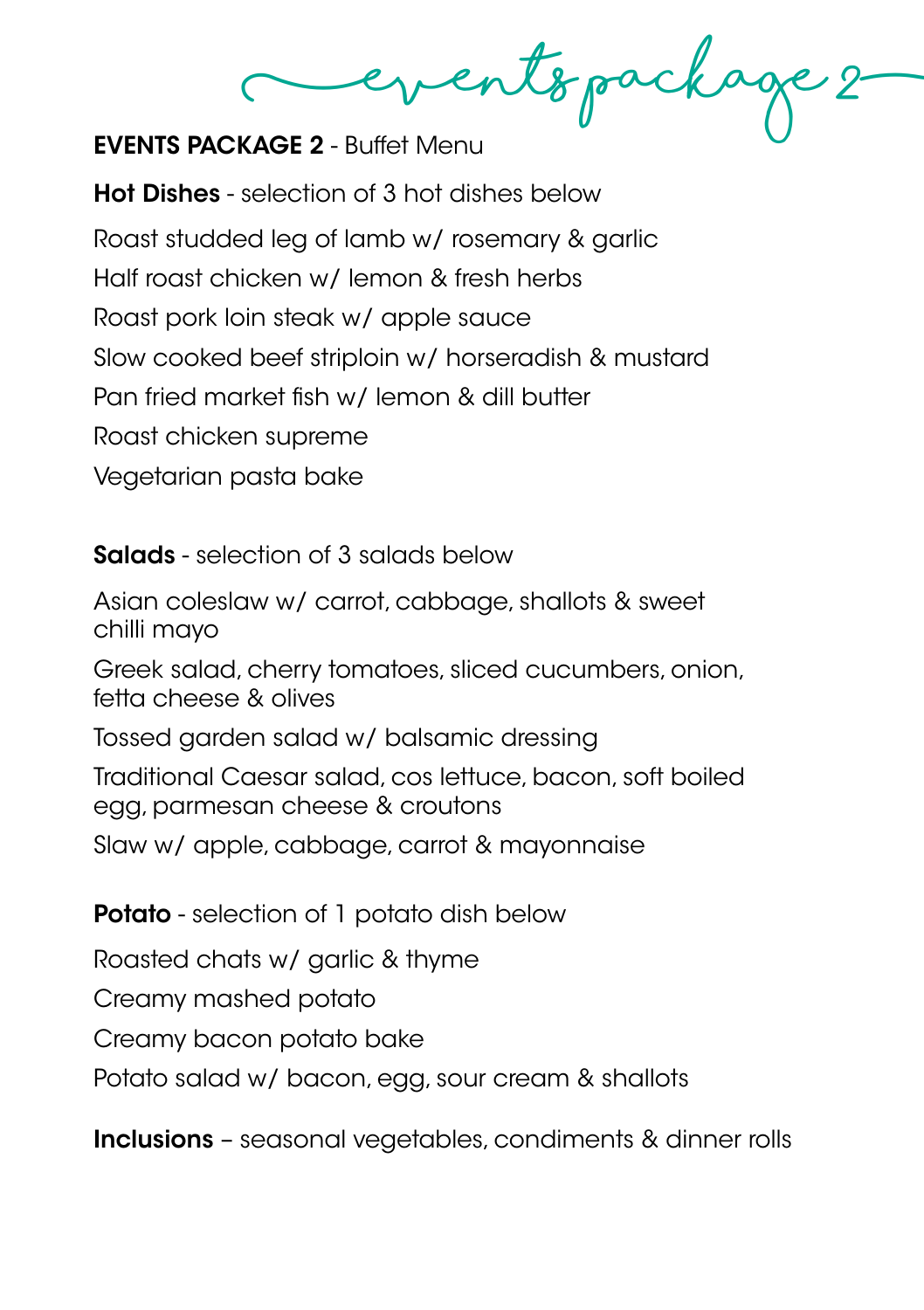

 $\epsilon$  package

Events Buffet Menu - \$45.00 per person

### **Enhancements**

Hunter Valley cheese board w/ crackers, quince & dried fruit Fresh oysters w/ salmon roe, lemon & lime zest (2 pp) Fresh buckets of prawns (2 pp) Additional hot dish selection from the above menu \$7.50 per person, per enhancement

## Additional Course Options

# Dessert course - \$10 per person

*Inclusions:* Seasonal fruit Assorted cakes/slices Chocolate mousse jars Assorted mini tarts Macaroons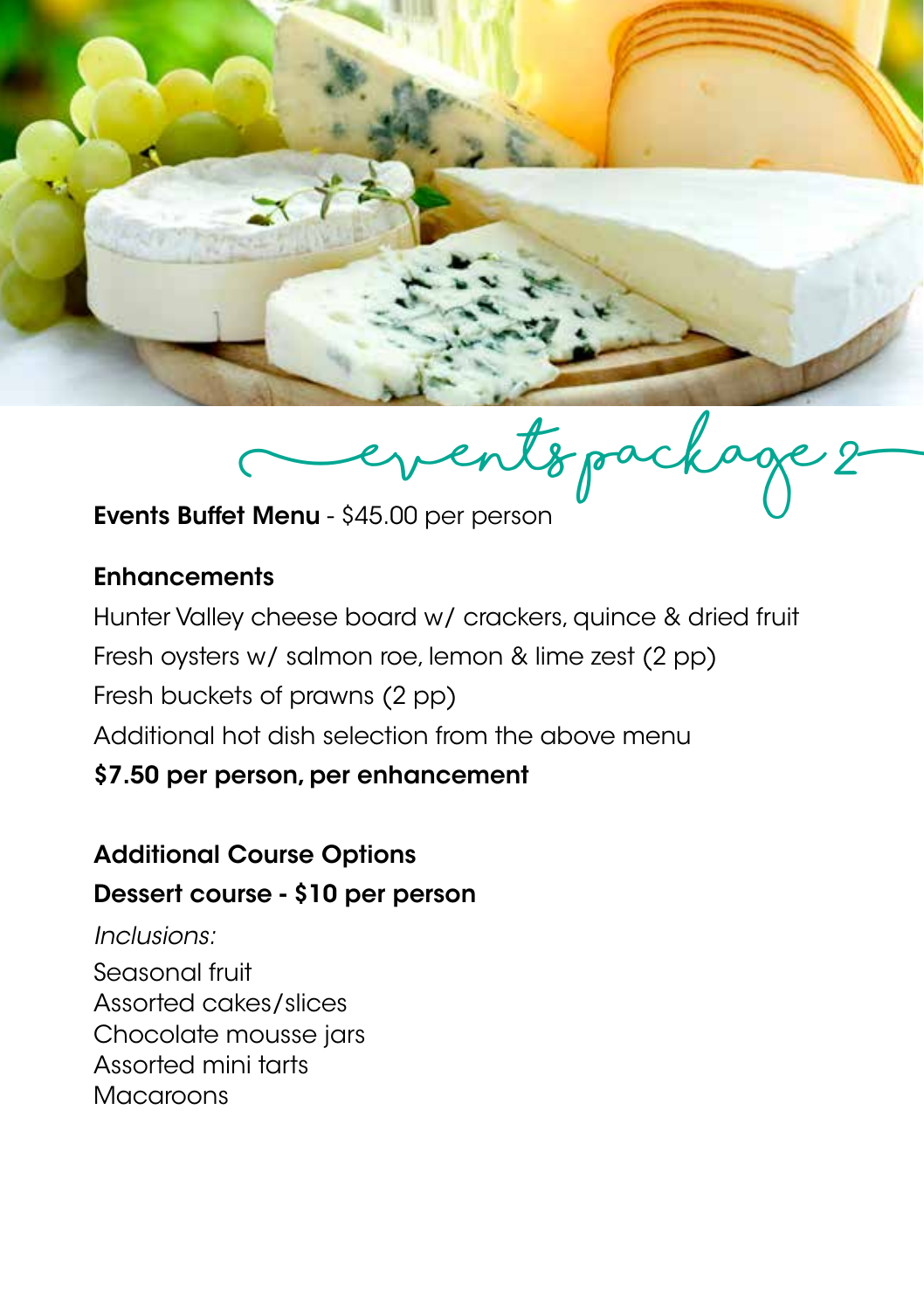**(recommended suppliers)**

**Dream Décor** - Rebecca Higgs Mobile: 0425 258 630 Email: mail@dreamdecor.com.au Web: www.dreamdecor.com.au

Dorian Taylor DJ Phone: 0490816067 Email: djdoriantaylor@gmail.com

25K Creative - Melissa Omullane Email: hello@25kcreativegroup.com

Facebook: Facebook.com/25kcreative Instagram: @25kcreative

### Vanilla S\_ence

Mobile: 0403432689 Email: Vanillas\_ence@hotmail.com Website: vanillasence.com.au Facebook: facebook.com/Vanilla S\_ence

## Coastal Prestige Photobooths

Phone: 0450 027 270 Email: info@coastalprestigephotobooths.com.au Web: www.coastalprestigephotobooths.com.au/ Facebook: www.facebook.com/coastalprestigephotobooths

## Parties a Breeze

Phone: 0410 999 308 Email: partiesabreeze@gmail.com Web: www.partiesabreeze.com.au Facebook: www.facebook.com/PartiesABreeze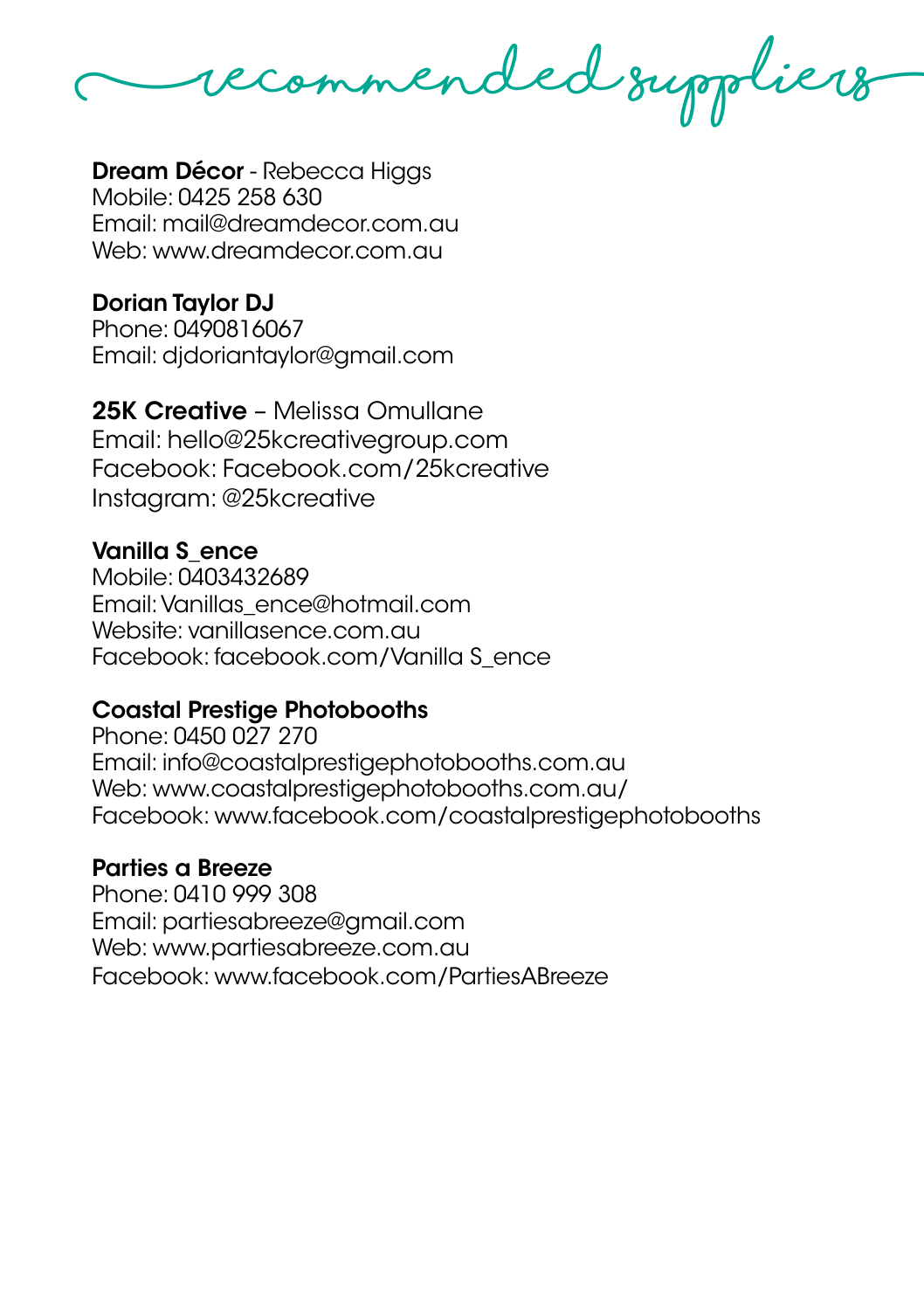